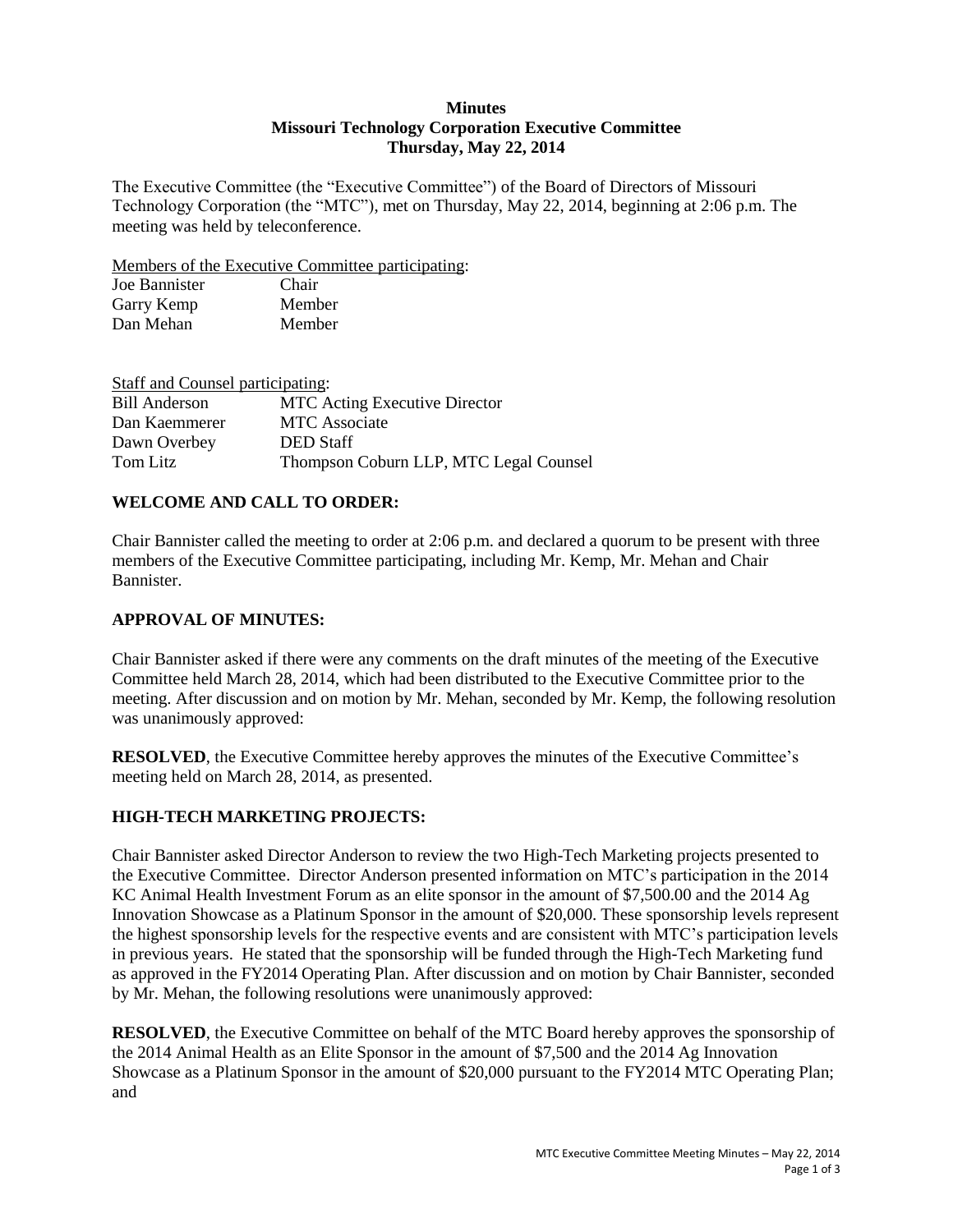**FURTHER RESOLVED**, the Executive Committee on behalf of the MTC Board hereby authorizes the MTC Acting Executive Director on behalf of the MTC to negotiate, amend, approve, and execute any and all agreements, documents or instruments and to take such other actions as may be required or desirable in connection with, or in furtherance of the above sponsorships.

# **CLOSED SESSION:**

On motion by Mr. Mehan, seconded by Mr. Kemp, the following resolution was approved by roll call vote as follows:

**RESOLVED**, the Executive Committee hereby approves entering into Closed Session at 2:08 p.m. pursuant to Sections 610.021 (1), (12), (14) and (15), RSMo, to review proposed transaction documents relating to an IDEA Fund application for financial assistance.

| Mr. Kemp               | aye |
|------------------------|-----|
| Mr. Mehan              | ave |
| <b>Chair Bannister</b> | ave |

On motion by Mr. Mehan, seconded by Chair Bannister, the following resolution was approved by roll call vote as follows:

**RESOLVED**, the Executive Committee approves reconvening from Closed Session at 2:13 p.m.

| Mr. Kemp               | aye |
|------------------------|-----|
| Mr. Mehan              | aye |
| <b>Chair Bannister</b> | aye |

Chair Bannister reported that the Executive Committee took no action in the Closed Session after a discussion confined to the matters stated above. The Executive Committee continued its discussion in Open Session.

## **IDEA FUND TRANSACTION DOCUMENTS:**

On motion by Mr. Mehan, seconded by Mr. Bannister, the following resolutions were unanimously approved:

**RESOLVED**, the Executive Committee on behalf of the MTC Board hereby approves the transaction documents for a convertible loan by MTC in an amount up to \$100,000 pursuant to TechLaunch Application 2012-05-002 (U2D, Inc.) in substantially the form presented;

**FURTHER RESOLVED**, the Executive Committee on behalf of the MTC Board hereby authorizes the MTC Acting Executive Director to execute and deliver on behalf of the MTC all documents relating to such convertible loan on behalf of the MTC; and

**FURTHER RESOLVED**, the Executive Committee on behalf of the MTC Board hereby authorizes the MTC Acting Executive Director on behalf of the MTC to negotiate, amend, and approve any and all agreements, documents or instruments and to take such other actions as may be required or desirable in connection with, or in furtherance of the above loan.

On motion by Mr. Mehan, seconded by Mr. Bannister, the following resolutions were unanimously approved: